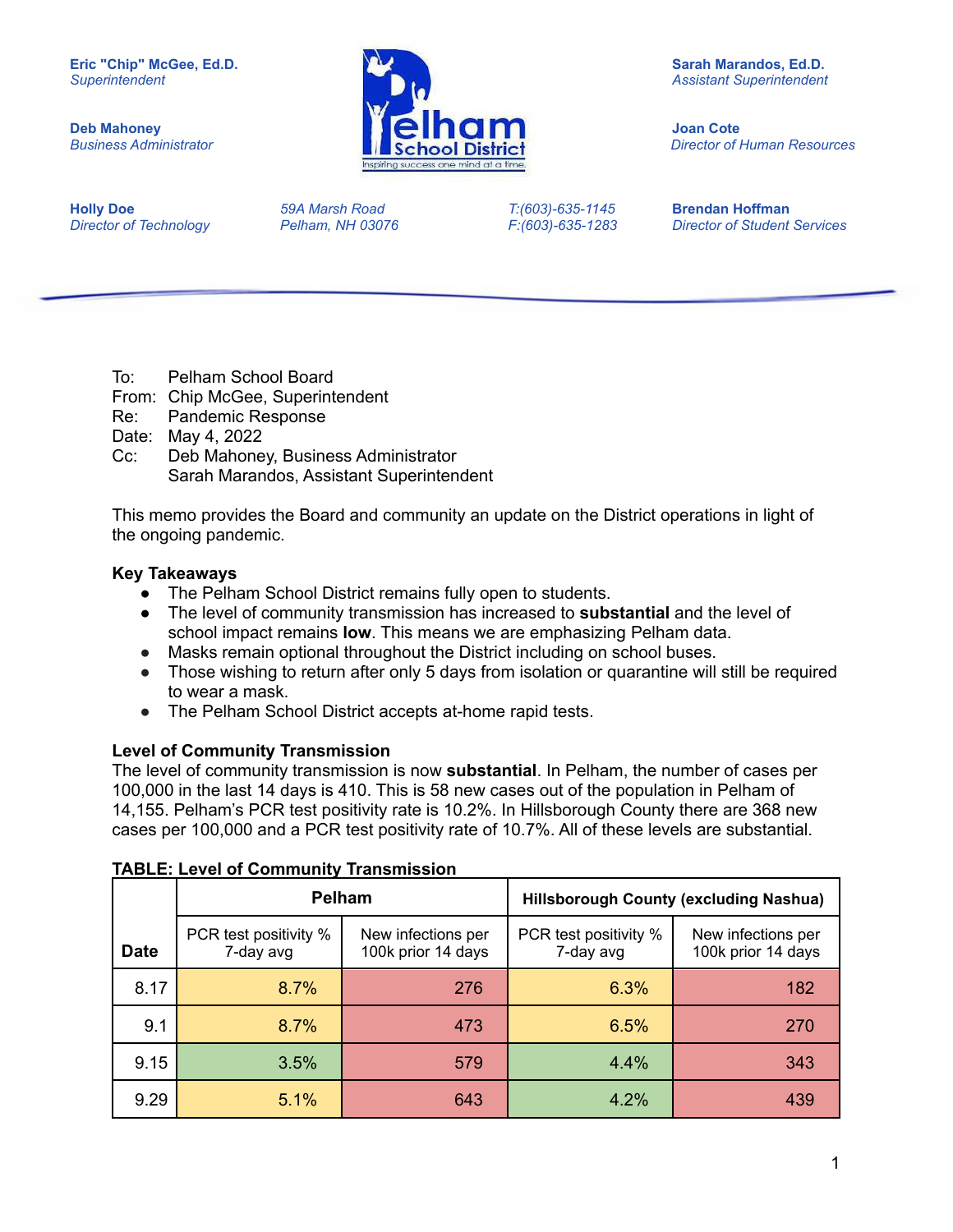| 10.8  | 4.5%         | 692                     | 4.0%      | 430   |
|-------|--------------|-------------------------|-----------|-------|
| 10.20 | 2.6%         | 431                     | 6.1%      | 430   |
| 11.3  | 3.3%         | 311                     | 7.2%      | 428   |
| 11.17 | 7.3%         | 523                     | 10.1%     | 680   |
| 12.1  | 12.9%        | 1,046                   | 12.7%     | 947   |
| 12.15 | 13.7%        | 1,109                   | 11.3%     | 1,057 |
| 1.5   | 26.2%        | 1,250                   | 21.5%     | 1,000 |
| 1.19  | 25.3%        | 4,225                   | 23.3%     | 2,811 |
| 2.16  | 4.8%         | 467                     | 7.1%      | 474   |
| 3.2   | 5.2%         | 247                     | 5.4%      | 267   |
| 3.16  | Suppressedt  | Suppressed <sup>t</sup> | 2.8%      | 91    |
| 4.6   | Unavailable* | Unavailable*            | $3.4\%$ * | $73*$ |
| 4.20  | 6.0%         | Suppressedt             | 3.2%      | 216   |
| 5.4   | 10.2%        | 410                     | 10.7%     | 368   |

#### Minimal Moderate Substantial

\*NHDHHS Data was unavailable. Hillsborough County data ws from the Center for [Disease](https://covid.cdc.gov/covid-data-tracker/#county-view?list_select_state=New+Hampshire&data-type=CommunityLevels&list_select_county=33011) Control's [COVID-19](https://covid.cdc.gov/covid-data-tracker/#county-view?list_select_state=New+Hampshire&data-type=CommunityLevels&list_select_county=33011) Data Tracker website.

<sup>t</sup>Suppressed means the rate was not calculated for towns with cases between 1 and 25 in the last 14 days. The data is limited to protect the privacy of individuals.

NH DHHS trendline from the start of the pandemic provides a visual representation of the level of community transmission. The chart indicates the rebound of new cases in the last month. This data is for Hillsborough County excluding Nashua. Town-level trendlines are not provided by NH DHHS because of the lower population.



*Notes: This chart does not reconcile precisely to the table above because the chart is updated daily while the table is updated before each School Board meeting.*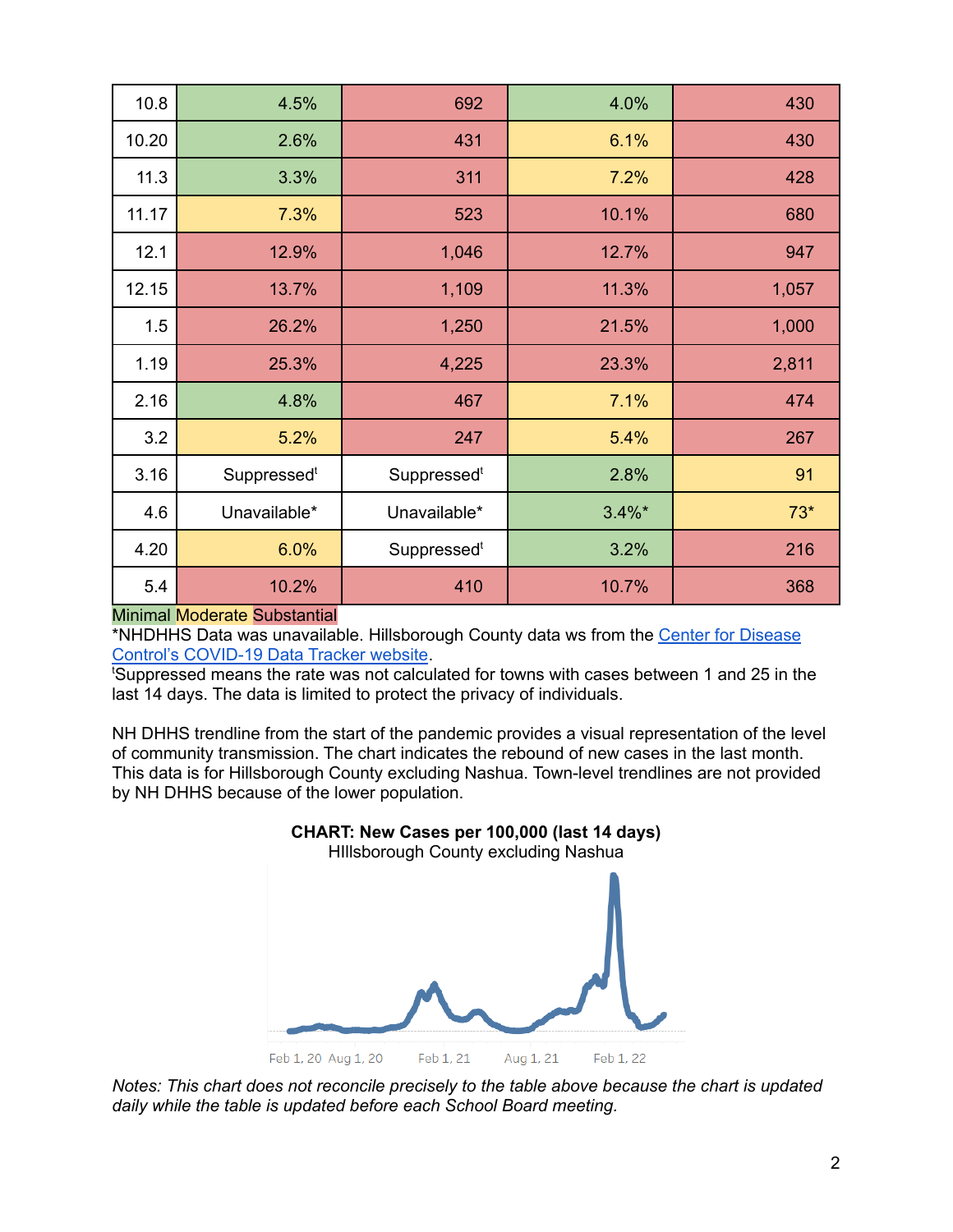# Level of School Impact

The level of impact on the school remains **low**. This is based on three criteria: transmission within the schools, student absenteeism, and staff capacity.

| <b>Date</b> | <b>Transmission in schools</b> | <b>Student absenteeism</b> | <b>Staff capacity</b> |
|-------------|--------------------------------|----------------------------|-----------------------|
| 8.17        | Low                            | N/A                        | <b>Normal</b>         |
| 9.1         | Low                            | $4.6% - Low$               | <b>Normal</b>         |
| 9.15        | <b>Medium</b>                  | 7.5% - Low                 | <b>Normal</b>         |
| 9.29        | <b>Medium</b>                  | $9.0\%$ - Low              | <b>Normal</b>         |
| 10.8        | <b>Medium</b>                  | 8.5% - Low                 | <b>Normal</b>         |
| 10.20       | <b>Medium</b>                  | $5.4% - Low$               | <b>Normal</b>         |
| 11.3        | <b>Medium</b>                  | $5.4\%$ - Low              | Normal                |
| 11.17       | Varied                         | $9.0\%$ - Low              | <b>Strained</b>       |
| 12.1        | Varied                         | $9.6\%$ - Low              | <b>Strained</b>       |
| 12.15       | Varied                         | 7.8% - Low                 | <b>Strained</b>       |
| 1.5         | <b>Medium</b>                  | 20.0% - Medium             | 9.2%* - Strained      |
| 1.19        | Varied                         | $9.1% - Low$               | 11.0%* - Strained     |
| 2.16        | Low                            | $5.0\%$ - Low              | 6.7%* - Normal        |
| 3.2         | No New Data                    | No New Data                | No New Data           |
| 3.16        | Low                            | 5.1% - Low                 | 4.3%* - Normal        |
| 4.6         | Low                            | $9.3\%$ - Low              | 5.5%* - Normal        |
| 4.20        | Low                            | 8.0% - Low                 | 7.4% - Normal         |
| 5.4         | Low                            | $6.0\%$ - Low              | 7.4% - Normal         |

# **TABLE: Level of School Impact**

# Low Medium High

\*Percent certified staff absent.

Source: Pelham School District data sources.

Transmission within the schools - There are eight students and three staff members who are currently excluded from school as a result of testing positive for COVID-19. There are no clusters. This means transmission within the schools remains **low**.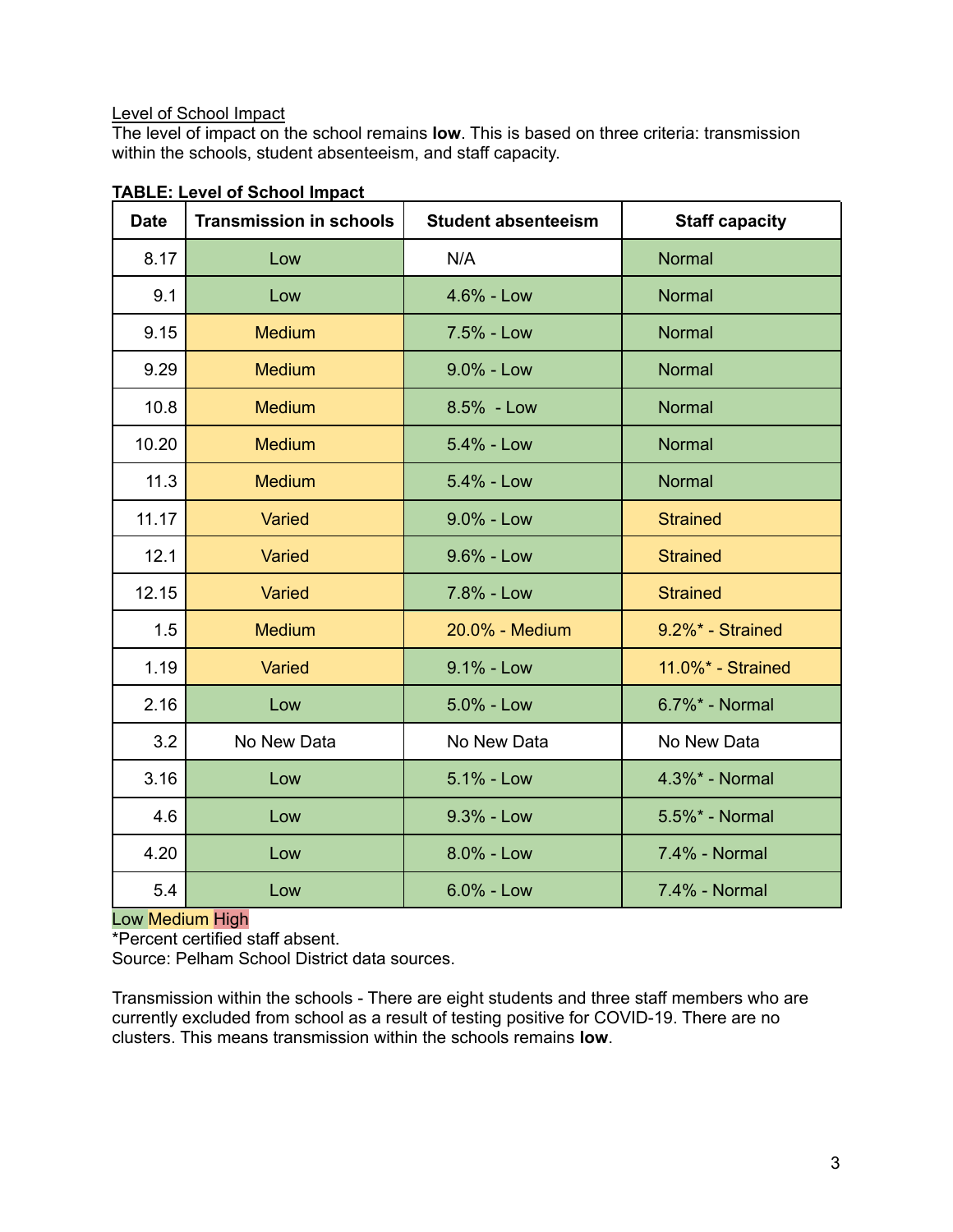|                           | Current*                                                    |              |                             | <b>Total for 2021-22</b><br>(recovered and current) |              |                  |
|---------------------------|-------------------------------------------------------------|--------------|-----------------------------|-----------------------------------------------------|--------------|------------------|
|                           | <b>Positive Cases</b><br><b>Positive Cases</b><br>Clusters/ |              |                             | <b>Clusters/</b>                                    |              |                  |
| School                    | <b>Students</b>                                             | <b>Staff</b> | <b>Outbreaks   Students</b> |                                                     | <b>Staff</b> | <b>Outbreaks</b> |
| Pelham Elementary School* |                                                             |              | 0/0                         | 268                                                 | 58           | 8/2              |
| Pelham Memorial School    |                                                             |              | 0/0                         | 159                                                 | 27           | 10/2             |
| Pelham High School        |                                                             |              | 0/0                         | 189                                                 | 18           | 5/1              |

## **All Known Positive Cases of COVID-19 for Students and Staff as of 5.4.22**

Student absenteeism - Student absenteeism is at 6.0% today, which is considered **low.**

Staff capacity - Staff absenteeism was at 7.4% today. While we still have unfilled positions in food service, maintenance, and instructional assistants, the overall impact of staff capacity remains **low**.

## **Decision Grid**

The level of community transmission is **substantial** and the level of school impact is now **low**. The decision grid recommends Emphasis On Pelham Data. Since there are no clusters in school and actual student and staff infections declined slightly since April 20, we will maintain masks optional. We will continue to monitor all variables in case further change is needed.

| <b>Decision Grid</b>             |        | <b>Level of Community Transmission4</b> |                                         |                                                |  |
|----------------------------------|--------|-----------------------------------------|-----------------------------------------|------------------------------------------------|--|
|                                  |        | Minimal                                 | Moderate                                | Substantial                                    |  |
|                                  | Low    | <b>Masks Optional</b>                   | <b>Masks Optional</b>                   | <b>Emphasis</b><br>On Pelham Data <sup>6</sup> |  |
| Level of<br><b>School Impact</b> | Medium | <b>Masks Optional</b>                   | Emphasis<br>On Pelham Data <sup>6</sup> | Masks and<br>Distancing                        |  |
|                                  | High   | Emphasis<br>On Pelham Data <sup>6</sup> | Primarily<br>Remote                     | Primarily<br>Remote                            |  |

## **The Big Seven**

We will continue to follow the universal guidance described in our Reopening 2021 Plan. Our mitigation measures are (1) face coverings, (2) distancing, (3) hand sanitation, (4) screening, (5) ventilation, (6) vaccines, and (7) testing. Although face coverings are optional, they remain on the list as potential tools for future challenges. Students and staff are still required to self-screen and the District will continue its efforts related to providing additional ventilation, encouraging vaccines, and providing optional testing.

# **Conclusion**

The rate of positive cases continues to increase. However, we now have additional tools including vaccinations and face a less lethal strain of the virus. This means we are able to mitigate the pandemic effects with tools such as ventilation, hand washing, and testing. If circumstances change further, we will adjust and persevere.